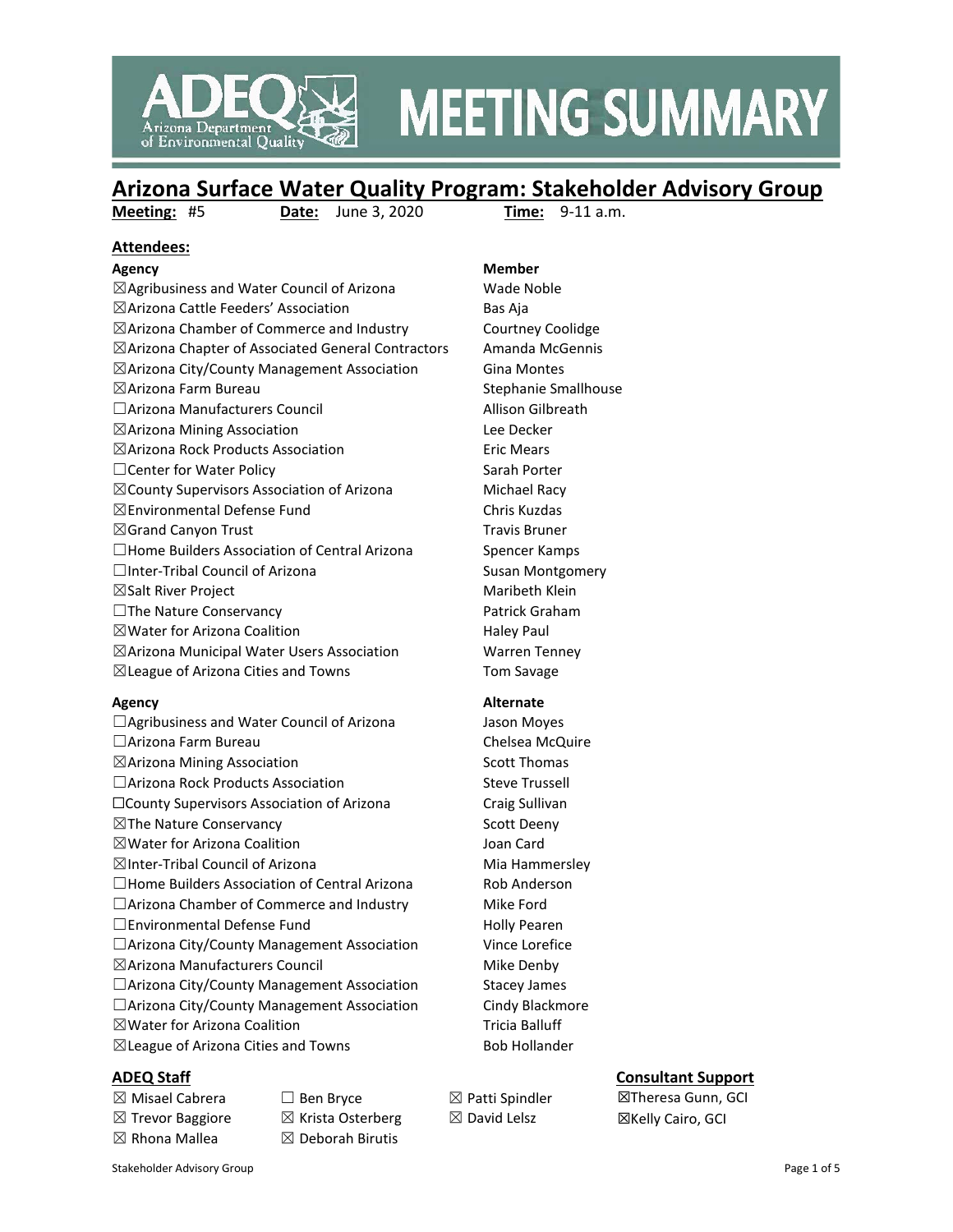## **Introductions**

Trevor Baggiore, Director ADEQ Water Quality Division, welcomed attendees and facilitated introductions.

#### **Review Agenda/Review Action Items**

Highlights of Trevor's review included:

- WOTUS Litigation and Legislation Update
	- o Navigable Waters Protection Rule becomes effective June 22.
	- $\circ$  Tracking eight lawsuits challenging the rule. Five claim the rule is too narrow violates the federal Administrative Procedures Act; three claim the rule is too broad and unconstitutionally vague
	- $\circ$  California v. Wheeler requests a nationwide stay, with a hearing scheduled June 18
	- $\circ$  New Mexico Cattle Growers Association is also seeking an injunction, but does not anticipate briefings filed before July 7
	- $\circ$  In Congress, Rep. DeFazio introduced H.R. 6745, the Clean Water for All Act. The bill would prohibit implementation of the rule, and require EPA and USACE to define WOTUS to include waters that affect traditionally navigable and interstate waters
- *Arizona Republic* article
	- $\circ$  Trevor said that the article does not accurately reflect the value of these meetings
	- $\circ$  SAG members are welcomed and encouraged to discuss the content of the meetings with your members and networks and bring feedback/input to the SAG discussion
- Standards Kaizen
	- o Meeting is not yet scheduled and additional information will be sent prior to the Kaizen
	- $\circ$  Kaizen will review technical pieces ADEQ is preparing will be a technical/legal discussion
	- $\circ$  Purpose is to understand the statute for setting state standards, which requires analysis of economic, social and environmental impacts
- Reminders:
	- o We want you to discuss openly and freely
	- o You are not speaking on behalf of your organization

#### **Potential Permitting Process**

Krista Osterberg, ADEQ Water Quality Division, said that at the last meeting, ADEQ presented a potential permitting process with the intent was to work through different scenarios to better understand how effective this approach could be. However, staff members realized additional discussion regarding how designated uses should be applied to waters was needed. Unless we understand where a designated applies, we cannot answer the first part of the process.

Krista presented a flowchart of the potential permitting process and requested any initial thoughts on the process.

Member Questions/Discussion:

• In the first box, what is considered a "discharge"? Think it's important to clearly define the term. Would like a list of activities that constitute a discharge and therefore would move through the flowchart. What about an ATV driving across the desert? Want to avoid a court down the road creating this definition.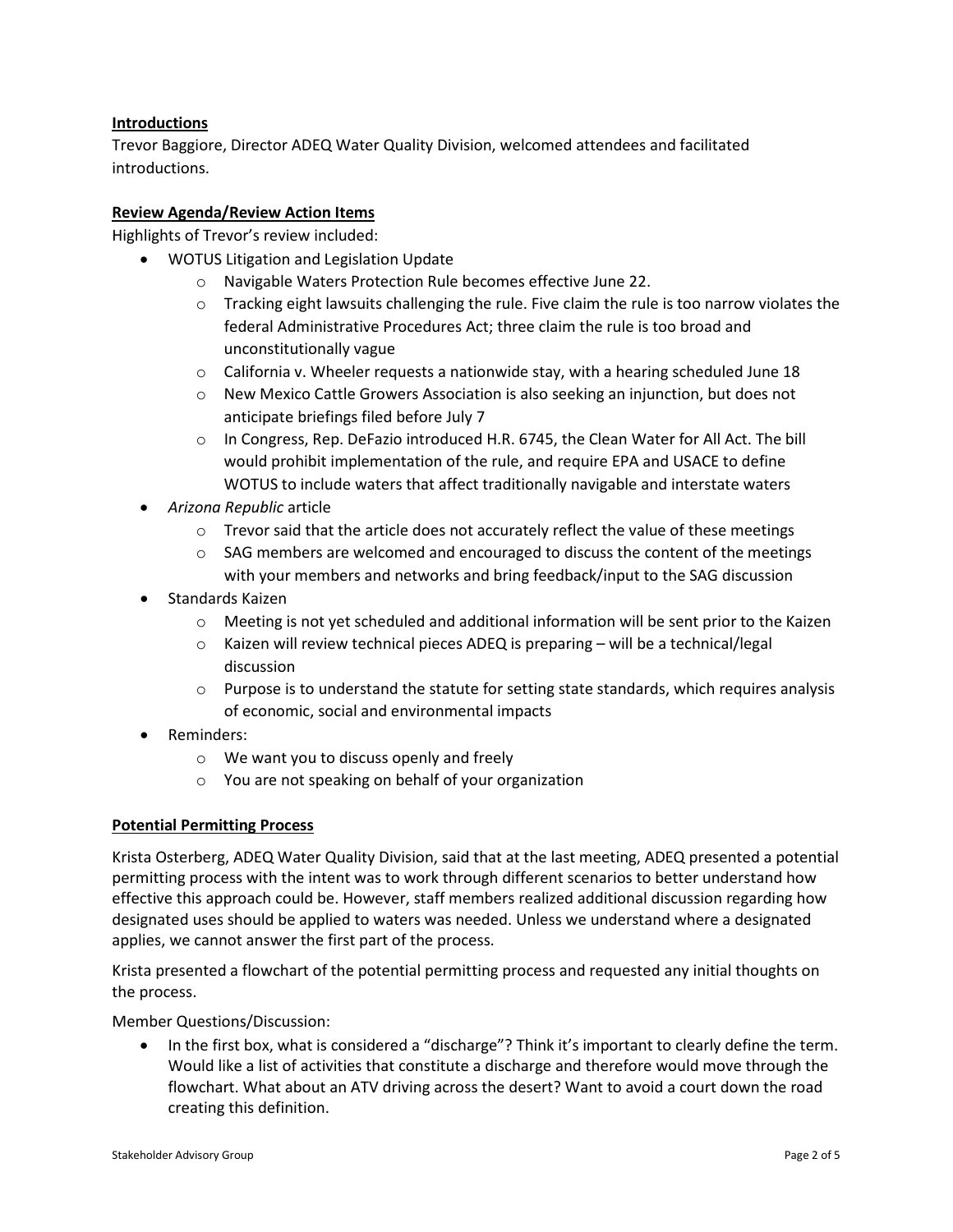- $\circ$  Trevor said this term is not yet defined. Some things are clearly a discharge, such as a discharge from a wastewater treatment plant.
- How would connectivity work in determining the uses?
- How would cumulative impacts be factored into the flow chart?
	- $\circ$  Krista said that "potentially exceed WQS" would allow for this consideration. This will need to be considered when delving into the next level of detail
- Will a discharge or a use drive this program? Will need the distinction and how to balance these items
	- $\circ$  Trevor said that the goal is to provide a radically simple program. Will talk more about uses today
- Like the permit approach. Location of discharge will need to be a consideration. Also, want to encourage recharge
- What about impairing a protected use?
	- $\circ$  Krista said that we will want to discuss threshold and severity of the impact
- Surface water quality standards include a uses framework. Is ADEQ contemplating a change to the standard?
	- $\circ$  Krista said these standards only apply to WOTUS. This topic will be discussed as part of the standards Kaizen. Looking at standards for non-WOTUS waters
- Will need to define list of minimal or no-impact activities
	- o Trevor said that the Clean Air Act includes this type of list
- Water bodies often have multiple uses
- Mixing zones will need to be considered
- Might be difficult to avoid definitions because it might bring in additional unwanted activities.
- Perhaps consider a tiered approach. Whether a discharge reaches a protected use in a modeling approach may take away from the desired simplicity
- Is there an example of an ephemeral stream that we would not want to protect for partial body contact and why?
	- o Topic will be discussed later in the agenda
- How can we provide more clarity for smaller dischargers? Under the CAA, the dischargers tend to be large facilities
	- $\circ$  Trevor said roughly 50 large, and 500 small dischargers are regulated under the CAA. There is a list of activities not regulated, such as an individual's use of spray paint

ADEQ Director Misael Cabrera said that under the CWA, whether a permit is needed is based on a definition, and is a binary system. He explained that the department is trying to require permits only when there is a potential impact, using science and standards to make this determination. Questions to be considered include: *Is the discharge reaching a use that should be protected? If so, would there be an impact?* He said the department is attempting to emulate other types of environmental laws and avoid decades of arguments regarding definitions.

## **Flow vs. Use**

Krista reviewed examples of differing uses of perennial, intermittent and ephemeral waters. She said that uses and threats go beyond consideration of flow regime. Much discussion occurs around the topic of ephemerals because they represent an unanswered question. She noted that although ephemeral stream are excluded under the new definition, downstream uses remain protected.

Trevor asked the group to consider different uses of perennial, intermittent and ephemeral waters.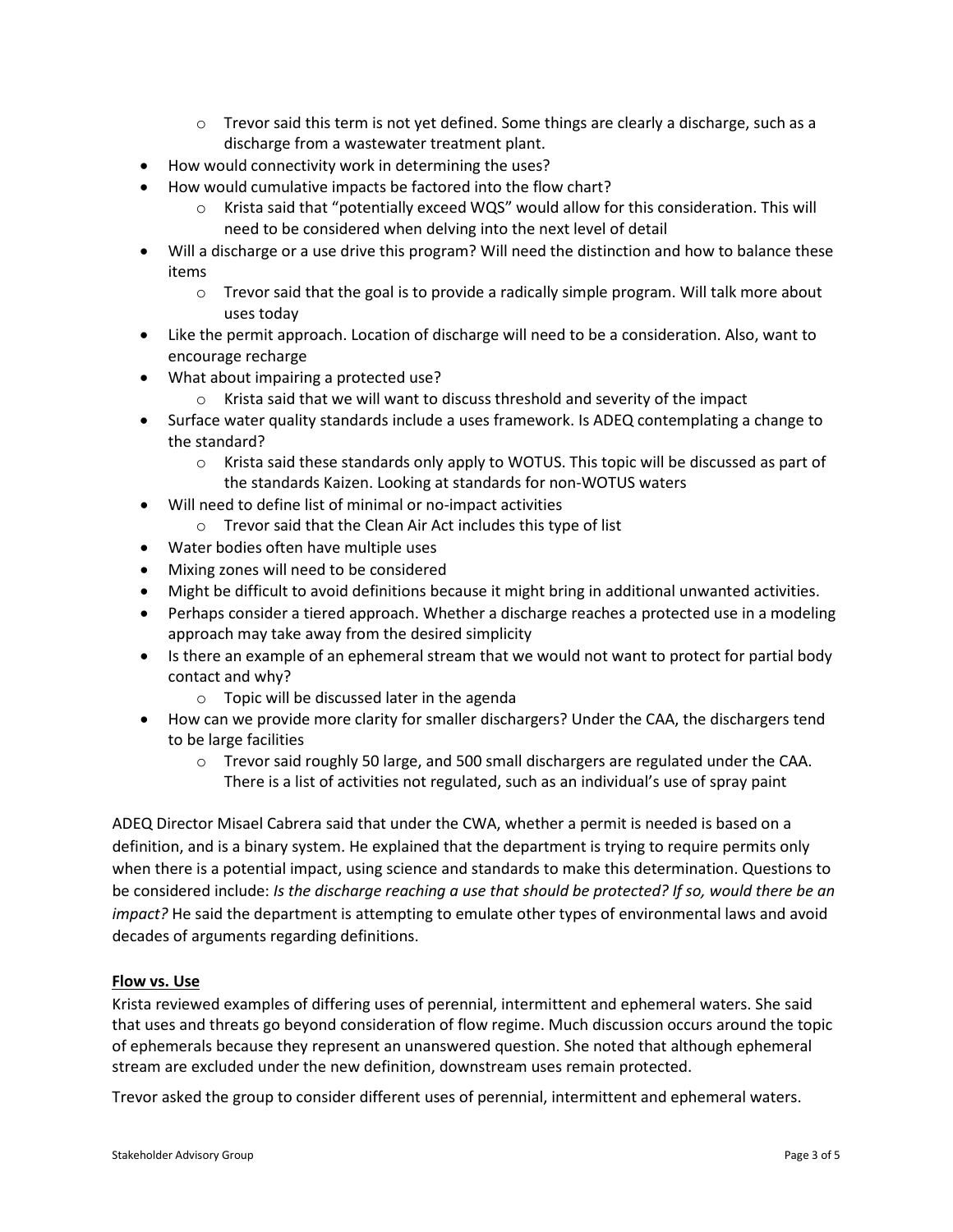Member Questions/Discussion:

- Appreciate why the department is focusing on uses
- Ephemerals this is where connectivity becomes very important. Need to take care especially related to connectivity to drinking water
- Like the concept of impact to a use. If I discharge onto the ground, how do I know if it makes it to a water? How do I know, especially if my activity does not occur near a water body?
	- o Trevor agreed that this will require additional thought. Krista noted ADEQ does not intend to apply uses to land
- Agree with looking at the direct discharges
- It is likely ephemerals should not allow for partial-body contact
- Seems most waters have aquatic or wildlife uses, and we cannot control for where migratory birds land. Which waters would *not* have an aquatic or wildlife use?
	- o Krista said a process will need to be determined
- Pristine areas may need additional protection, particularly in areas outside of canals
- When connectivity is involved, ephemerals are an important consideration
- How do you define use for each of the ephemeral washes? Needs to be clear to the permittee
- Connectivity-based approach for ephemerals may be helpful. Thinking about a discharge in an ephemeral, a flood event brings pollutants to other water bodies

Trevor asked the group to consider whether all ephemeral waters have the same uses, and what criteria might be considered when determining which uses are appropriate.

Member Questions/Discussion:

- In Appendix B, ephemeral waters are sometimes treated as having aquatic and wildlife use. Many more do not have these uses applied. How will ADEQ identify those with aquatic and wildlife uses?
	- o Krista said that there is also a tributary rule that is more of a blanket-approach. Developed for an acute event. Also have an effluent-dependent water standard.
- Appendix B may be a good starting point. Ephemerals are a gradient. Think we will work though some of these details, including EDWs, in Kaizen event.
	- $\circ$  Misael said that this is why CWA and WOTUS definition have been contested and debated. The CAA recognizes extraordinary events such as haboobs and dust storms
- Not sure monsoon waters should be considered an exceptional event, since they are normal to Arizona
- The indirect discharge/402 approach requires consideration if the ephemeral leads to a lake. Believe this should be regulated in some way
- Disagree with regulated indirect discharges. Could create a burdensome, unenforceable program. Makes it hard to answer the regulated community's question: *Am I in or am I out?*
- What would protect waters from indirect discharges?
- Do not want to go upstream to a dry wash to look at activities. Indirect approach would move us into WOTUS territory
- A direct discharge, such a dumping a pollutant into a wash, would be regulated
- Seems these types of discharges would be captured under other programs such as APP